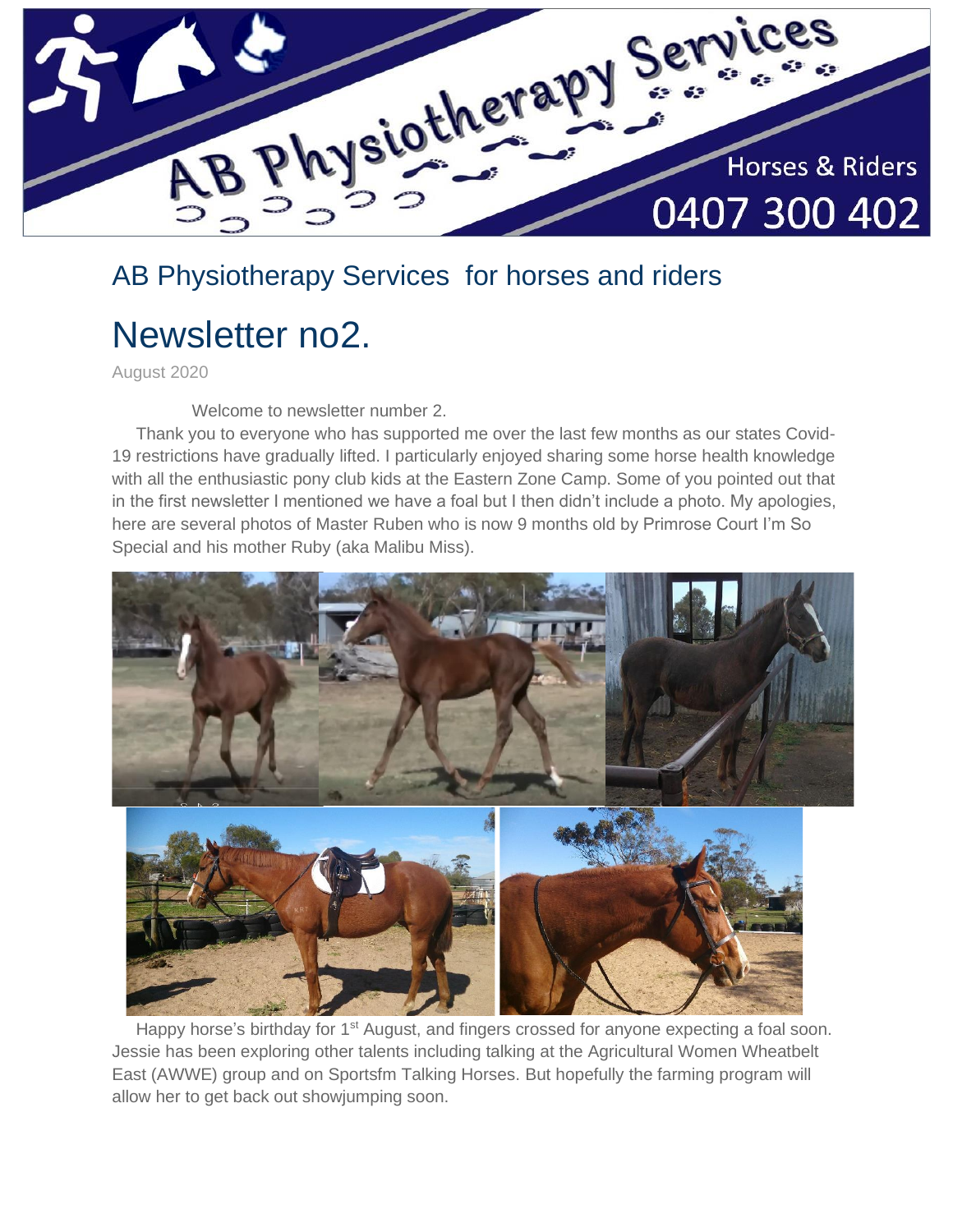Morgan has been kept busy coaching adult riding club and after much anticipation is enjoying time at home riding her young horse Max.

Best Wishes from, your local qualified professional in Veterinary Physiotherapy.





# But first a cartoon …



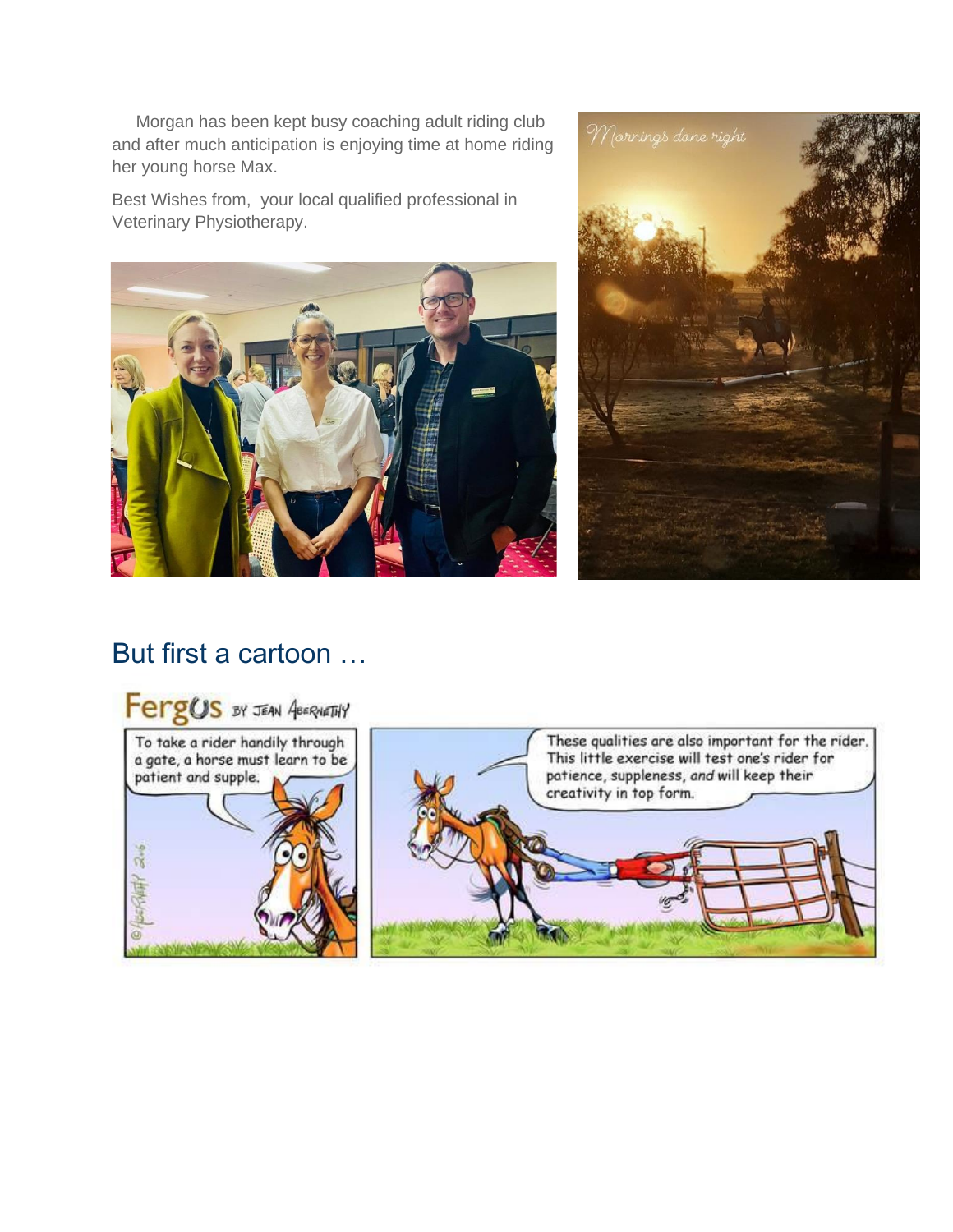## Word of Mouth

 As a small business, in a rural area, word of mouth referrals and personal recommendations are important to help the right clients find me. Do you know someone else who could benefit from my services?

 Feel free to forward them this newsletter. If you feel their horse would appreciate some assistance, be their voice and steer their owner towards a professional. I have 'refer a friend' cards you can hand out, or there are lots of ways online you can pass my contact details on. If you feel uncomfortable directly suggesting Physiotherapy to an acquaintance you could just:

- suggest they like/follow my fb page and send them a link
- share or tag them in one of my blog posts
- the next time you share a cute photo, achieve a goal, have a nice ride, or win a ribbon... simply tag me on facebook or add a hash tag like #abphysiotherapyservices #equinephysio #riderphysio #horsephysio #abphysio4horseandrider

## What you do everyday …



What you do everyday matters more than what you do once in a while. Form some good habits. Stretch everyday before you ride. Suppleness applies to riders as well as horses. This photo shows a hip flexor stretch great to do before getting on, especially if you do a lot of sitting at a desk or driving, hold each side for about 30seconds. #supple #goodhabits Follow [AB Physiotherapy Services on facebook.](https://www.facebook.com/ABPhysiotherapyServicesforanimals/)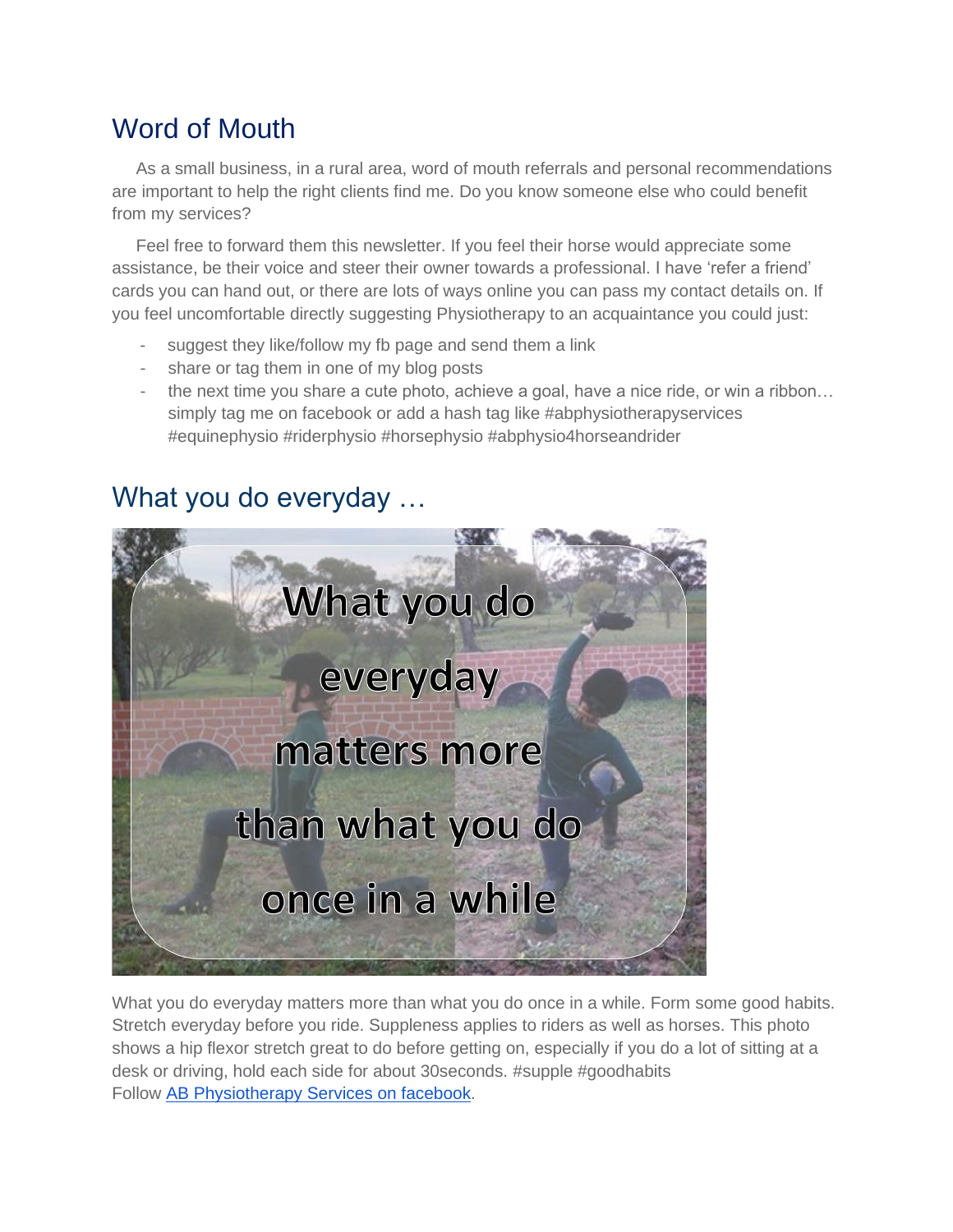# Horse Life Hacks

Tips for the good life from our equine companions.



Ruben says, *"You can have breakfast in bed every day, … if you lie down in your breakfast!"* (11<sup>th</sup> June)



Lucy and Truie report *they can get their athlete to do a pre-ride warmup by playing catch me if you can!* (every  $2^{nd}$  day netball and tennis season – right coach?!)



Max says, *"Doing equi-yoga every morning is the path to suppleness"* or does performing downward dog just get your canine friends to play with you?!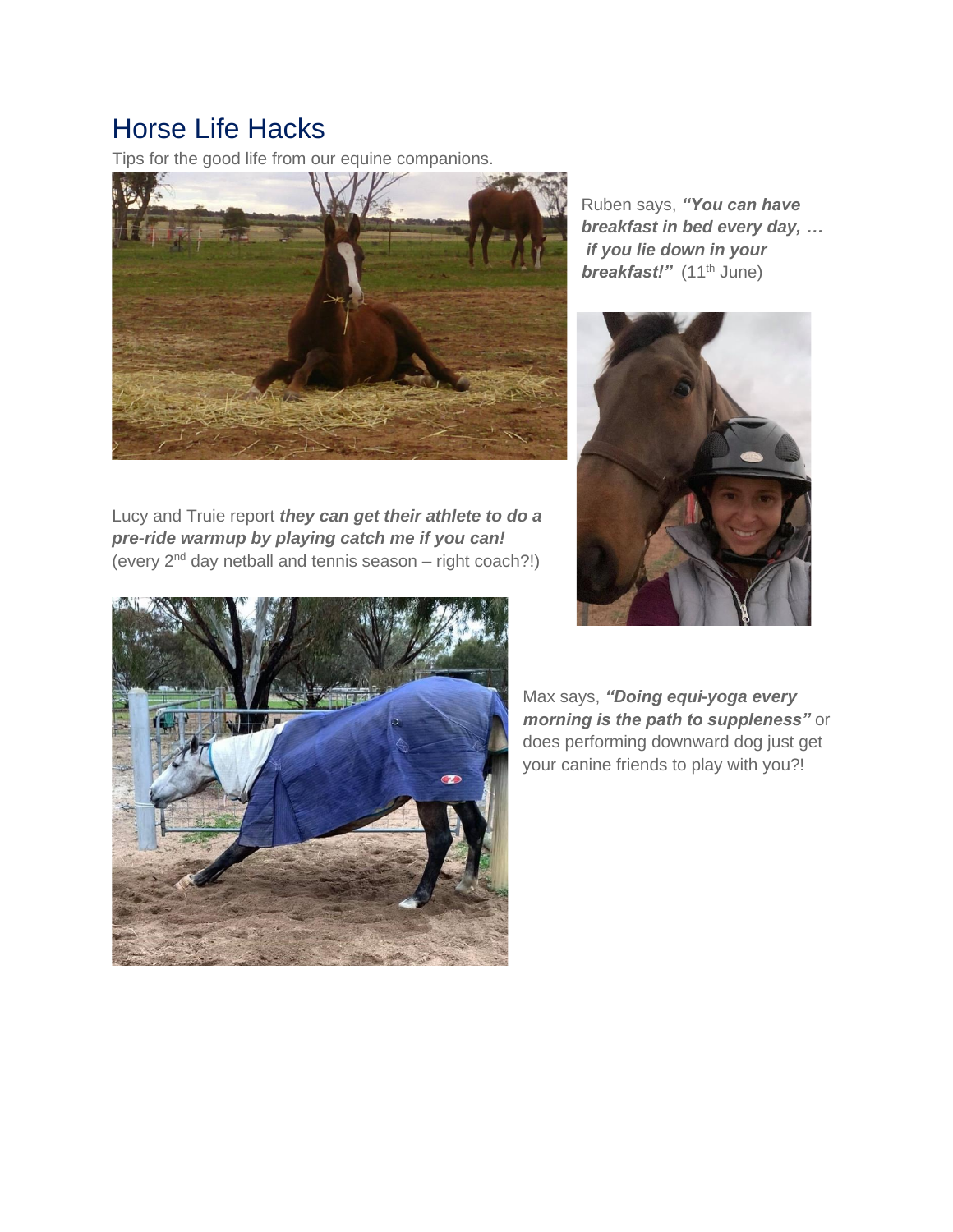### Pole Work Parts 1 and 2.

Revisit some old blogs to remind you of the principles of strength training.

Part 1: The Importance of Doing Pole Work Well and

Part 2: Common Problems and Corrections. Some tips to help solve common problems that occur during pole work such as slowing down, rushing, drifting or not stretching down.